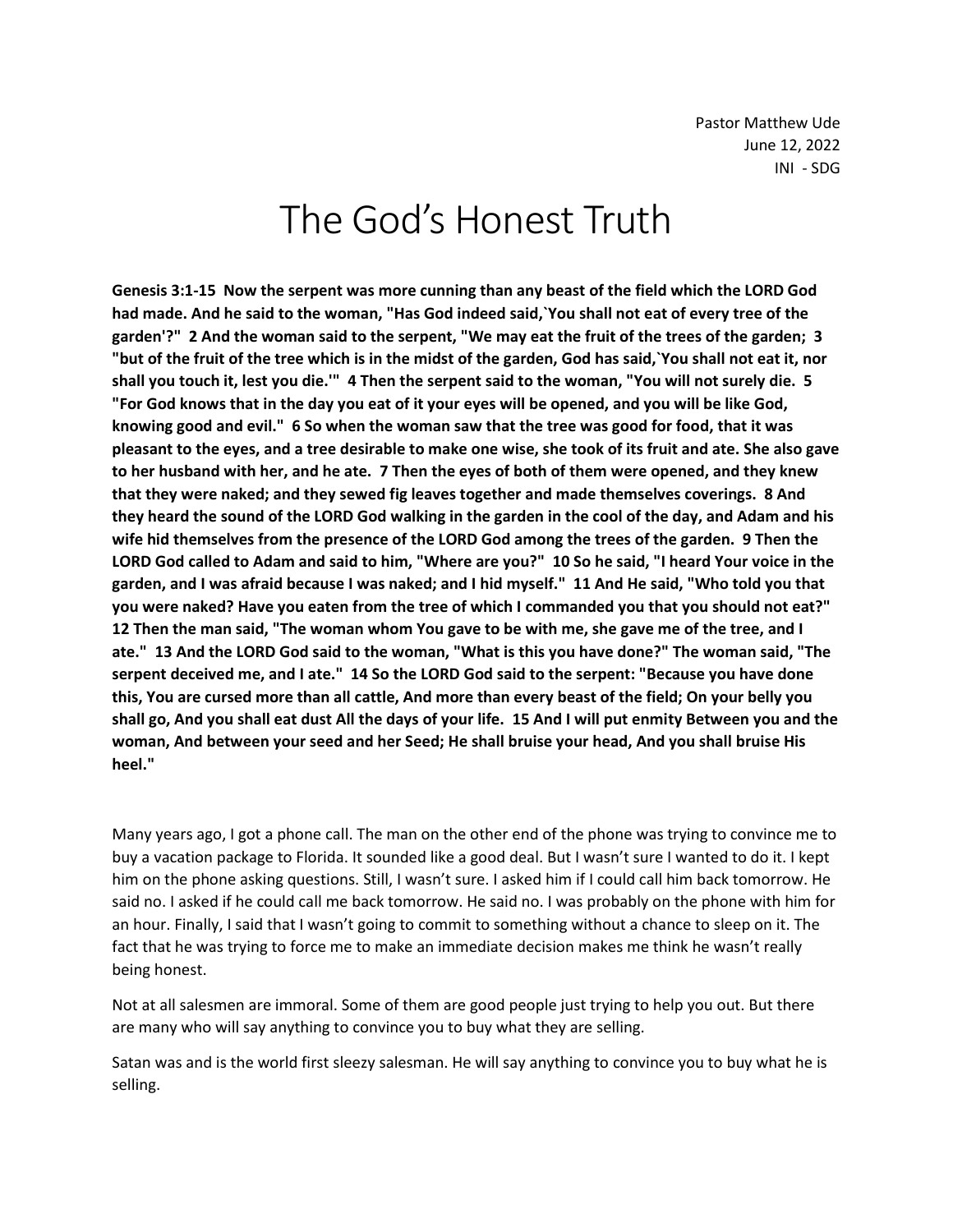Our text reminds us that Satan was and still is "more cunning than any beast."

It is not hard to be more cunning than a cow or a dog, but it is clear from our text that God is implying more than that. He wants us to understand that Satan is far cleverer than we are also.

Paul writes to the Corinthians:

# **2Co 11:3 But I fear, lest somehow, as the serpent deceived Eve by his craftiness, so your minds may be corrupted from the simplicity that is in Christ.**

Satan will say anything to convince us to buy what he is selling. We like to think that as good Christians we will be able to see through his sleezy salesman tactics. Just like we like to think that we can tell the difference between a good deal and bad one when it's a human salesman. Yet, the truth is that we can't and we don't. Satan is very good at selling death.

God is not like Satan. He doesn't try clever tactics and He never embellishes the truth to make it more appealing. God tells us straight out the honest truth.

Look at the things that God says in our text: "in the day that you eat of it you shall die." "You will have pain in childbirth." "Your desire will be for your husband, and he will rule over you." "You will live by the sweat of your brow."

Not only does God tell the straight-out honest truth but He doesn't even attempt to sugar coat it. With God there is no attempt to make it more appealing. God simply and honestly tell us this is the way it is.

Because God tells us the truth His word is often far less appealing than what Satan has to say. Satan promises us as he promised Eve happiness and knowledge and every good thing. God is quite blunt that "in this word you will have sorrow," and, "you will toil and sweet all your life."

Six and a half years ago when Vanessa and I were car shopping, we had the choice between two cars. One had a really nice stereo and a full sun roof, and not only heated seats but the seats also had AC built in to the seat. It was a make and model that had terrible reviews when it came to the body and engine. On the other hand, was the choice of a plain car without any bells and whistles but with excellent reviews.

Satan sold Eve a car that had all the bells and whistles but wasn't going to last even a day. God wants to build something that will last.

Immediately after buying into Satan's lies the dream car fell apart on Eve. They were ashamed. They were hiding from God. They were lying to and blaming each other.

God's word is far less appealing than Satan's but it doesn't have all the terrible after effects. It doesn't fall apart as soon as we drive it off the lot.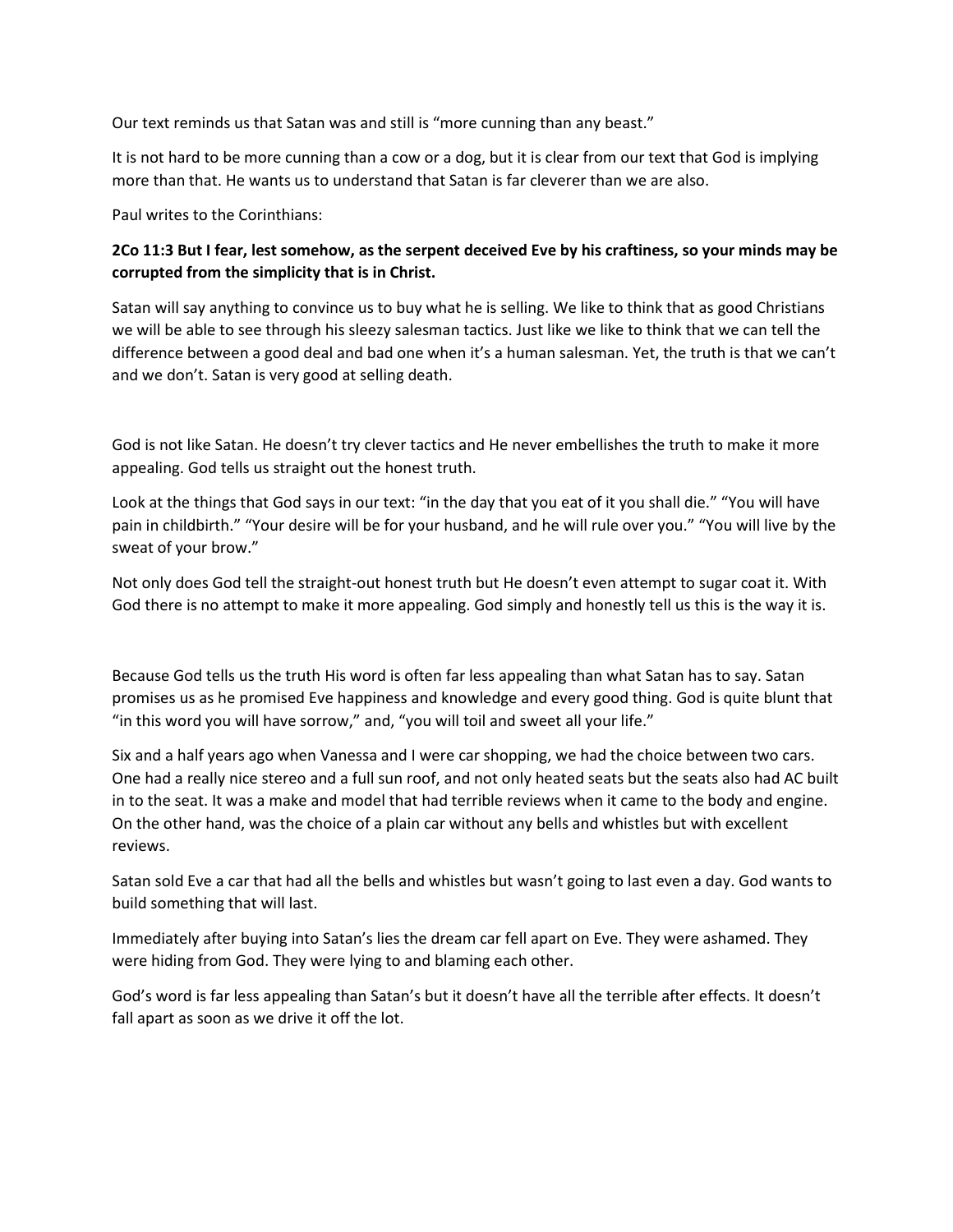How do we tell the difference and avoid Satan's sleezy lies? Paul has given us a good clue in the passage we already read.

# **2 Corinthians 11:3 But I fear, lest somehow, as the serpent deceived Eve by his craftiness, so your minds may be corrupted from the simplicity that is in Christ.**

We cannot beat Satan in craftiness. It won't work. He is far craftier than we are. But Satan cannot beat God when it comes to truth.

### **"God's word is truth."**

## **"You shall know the truth and the truth shall set you free."**

To avoid Satan's sleezy salesman tactics we can apply the simple honest truth of God.

When it comes to what we speak. Is it something we would happily say directly to that person's face? If we would be embarrassed if they overheard us, we should not be saying it. Satan makes talking about others seem like a good way to prove how smart and clever I am. When we are honest with ourselves it doesn't make us smart and clever it makes us mean and base.

## **James 3:8 <sup>8</sup> But no man can tame the tongue.** *It is* **an unruly evil, full of deadly pois**

When it comes to anger towards others. Am I being honest about my sin and confessing my failing, or am I trying to cover up my own failing by insisting it is someone else's fault? Satan makes blaming others sound so much more appealing. When we are honest with ourselves, we always find at the heart of our anger our own sin.

#### **James 1:20 for the wrath of man does not produce the righteousness of God.**

When it comes to confession. God calls Adam and Eve out of hiding to openly confess their sins. Satan would convince us that it is so much better to keep hiding our sin. He convinces us that no one will know. The simply honest truth of God's word asks the question, "Did I sin?" Did I sin against my spouse, my brother, my friend etc. Not did they sin against me or is there sin greater. The question is only did I sin. If I know of a sin that I have done that I ought to confess and ask for forgiveness. If it is a sin against another, I ought to confess to them. If against myself of God, I ought to confess to my pastor. Hiding sounds so much more appealing but hiding sin is like ignoring rust on the car or termites in the house. It will eat away at your relationship with one another and with God.

#### **James 5:16 Confess** *your* **trespasses to one another, and pray for one another**

When Paul speaks of the simple truth that is in Christ Jesus, He is alluding to an even simpler truth than these mentioned above.

After Adam and Eve sinned and bought death from Satan, they regretted it immediately. As soon as they drove it off the lot they realized they had been sold a complete lemon. But what can you do? Satan doesn't take refunds. Fortunately, God offers to buy it from them. Or rather He offers to buy them back from death.